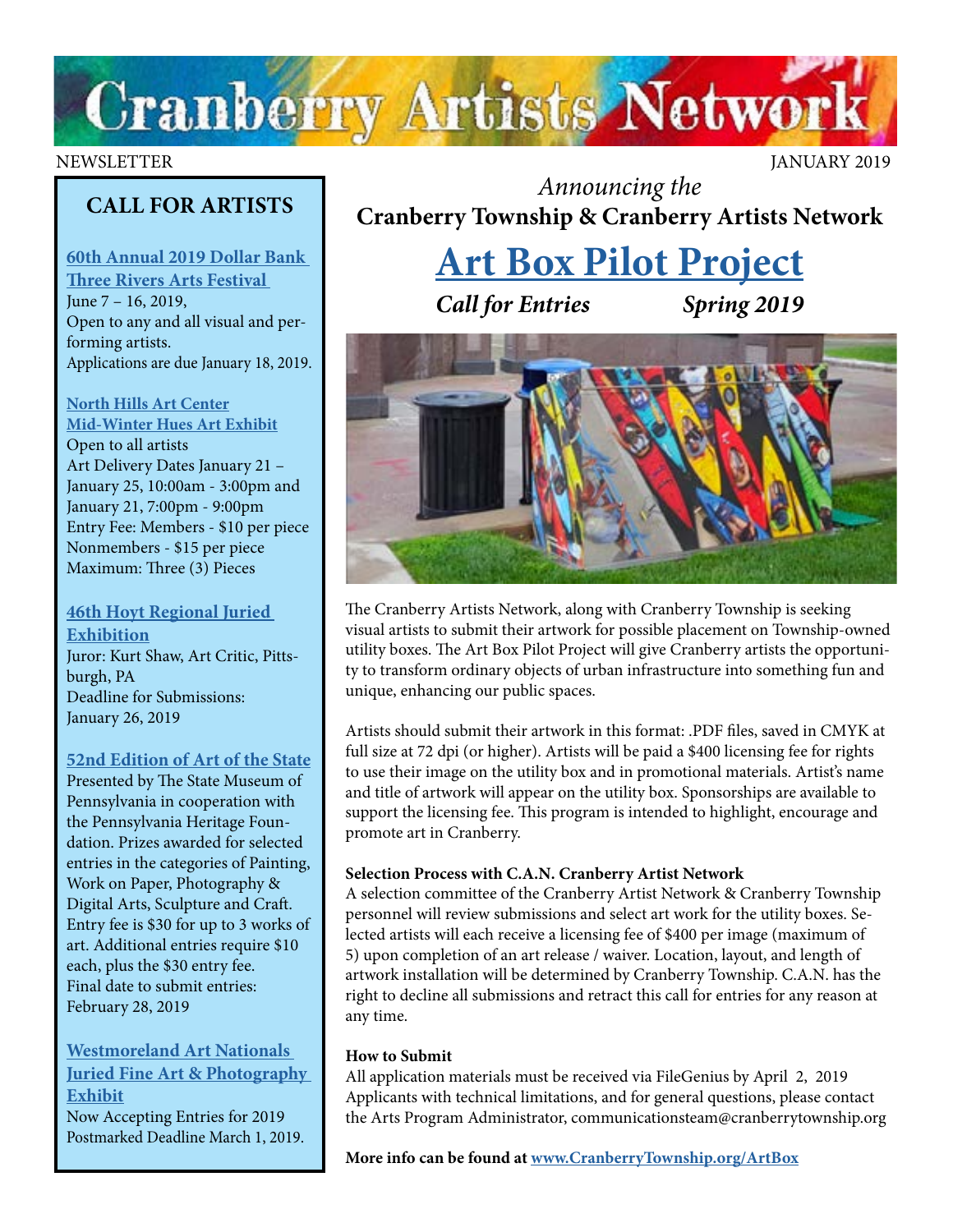#### **CRANBERRY ARTISTS NETWORK 2019 CALENDAR OF EVENTS**

| Feb 5                                  | First Tuesday figure drawing           |  |
|----------------------------------------|----------------------------------------|--|
| Feb 28                                 | Spring show                            |  |
|                                        | artwork drop off 4-7pm                 |  |
| Mar 4                                  | "Seeing in a New Light"                |  |
|                                        | Spring show starts                     |  |
| Mar 5                                  | First Tuesday figure drawing           |  |
| Mar 7                                  | "Seeing in a New Light                 |  |
|                                        | Spring show                            |  |
|                                        | <b>Opening Reception 6-8pm</b>         |  |
| Mar 18                                 | New Member screening                   |  |
|                                        | $5-8$ pm                               |  |
| Apr 2                                  | First Tuesday figure drawing           |  |
| Apr 15                                 | Spring show ends                       |  |
|                                        | Artwork pick up 4-7pm                  |  |
| May                                    | Plein Air Painting starts              |  |
| May 2                                  | <b>General Membership</b>              |  |
|                                        | Meeting, 6-8pm                         |  |
| May 7                                  | First Tuesday figure drawing           |  |
| June                                   | Plein Air Painting                     |  |
| Jul                                    | Plein Air Painting                     |  |
| Jul 8                                  | <b>Martinis with Monet</b>             |  |
|                                        | Artwork drop off 4-7pm                 |  |
| Jul 10                                 | Martinis with Monet                    |  |
|                                        | <b>Opening Reception 6-9pm</b>         |  |
| <b>Community Days</b><br>Jul 11, 12,13 |                                        |  |
| Aug                                    | Plein Air Painting                     |  |
| Aug 19                                 | Martinis with Monet show               |  |
|                                        | ends and art pick up 4-7pm             |  |
|                                        |                                        |  |
| Sept                                   | Plein Air Painting                     |  |
| Sept 3                                 | First Tuesday figure drawing           |  |
| Oct 1                                  | First Tuesday figure drawing           |  |
| Oct 21                                 | New Member Screening                   |  |
|                                        | $5-8$ pm                               |  |
| Nov 8                                  | Holiday show art drop off              |  |
|                                        | $4-7$ pm                               |  |
| Nov 11                                 | <b>Holiday Show starts</b>             |  |
| Nov 12                                 | First Tuesday figure drawing           |  |
|                                        | on second Tuesday due to               |  |
|                                        | <b>Election Day</b>                    |  |
| Nov 15                                 | <b>Holiday Show</b>                    |  |
|                                        | <b>Opening Reception 6-8pm</b>         |  |
| Dec 5                                  | General Membership                     |  |
| Dec 20                                 | Meeting 6:30-9pm<br>Holiday show ends, |  |

artwork pick up 4-7pm

# **Cranberry Artists Network**

### **JANUARY FEATURED ARTIST [JAMES TOBIN](http://www.jamestobinart.com)**



James is an award-winning Pittsburgh artist whose work has been on display in galleries throughout western Pennsylvania and Ohio. His media choices include digital art on metal, photography, drawing and painting. His work is strongly influenced by Impressionism with bold color and texture being dominant features.

In addition to his art, Jim is a professional musician who plays his roots rock style of music throughout the tri-state area. Jim is also co-owner of Tobin Studios in Ambridge, Pennsylvania. Tobin Studios provides individual and group art lessons and private guitar, mandolin and ukulele lessons for children and adults of all ages and experience levels.

Tobin Studios also provides custom commissioned art and photography services.

[www.jamestobinart.com](http://www.jamestobinart.com) jamestobin@yahoo.com





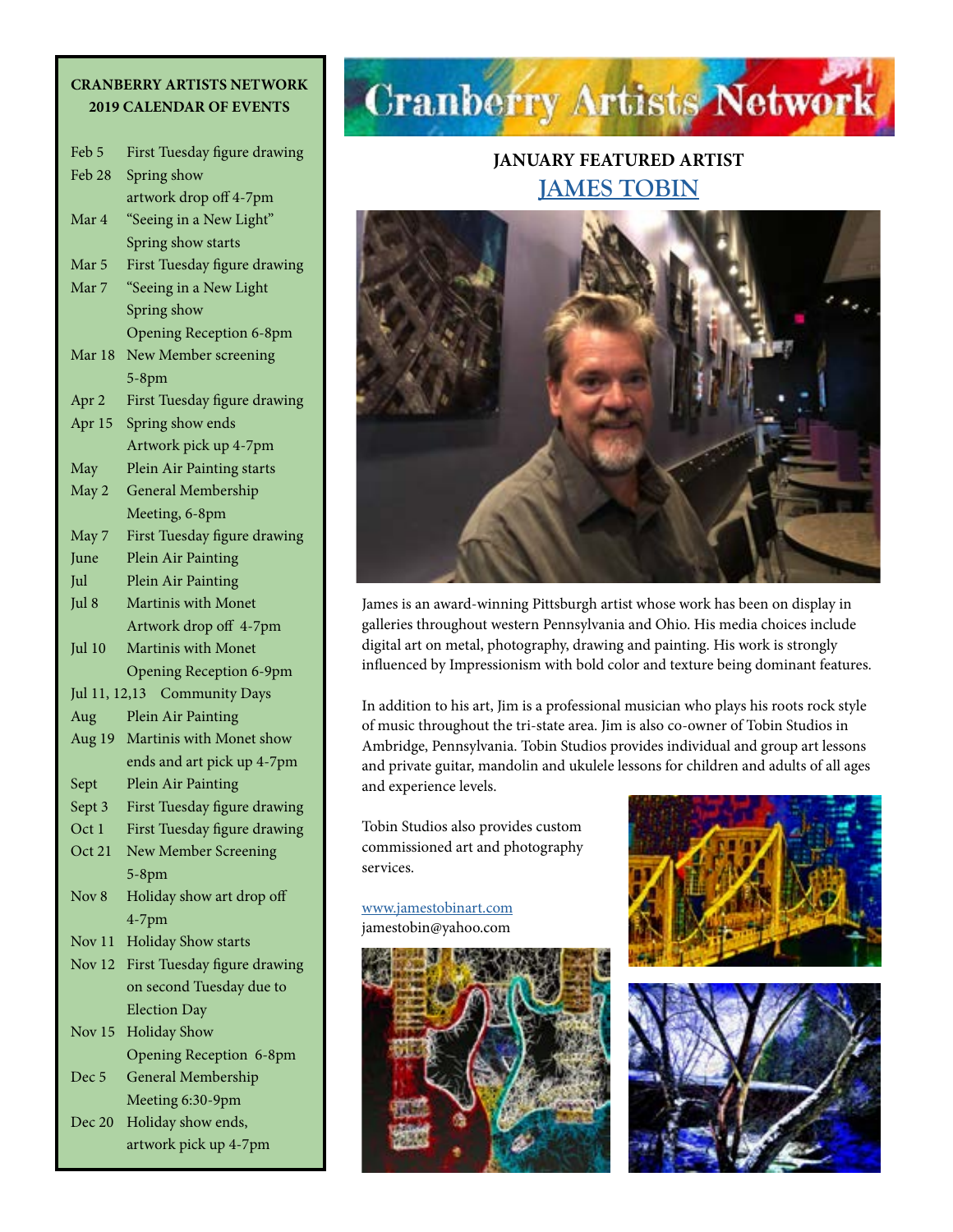

#### **MEMBER NEWS**

**Open Studio Model Sessions will resume in February 2019.** Join us the First Tuesday of each month and enjoy a relaxing evening with artists, 6 - 8 p.m. at the Cranberry Municipal Building. Each person needs to bring \$10 and whatever art materials (including easels). We supply the snacks, model, music, lighting. We welcome members and non-members. Models will be clothed. No drawing in January because of New Year's Day.

**Plein Air** artists are busy painting each week on Thursday Mornings 9 - 12 or so. If you are interested in Plein air Painting with us email kbischak@comcast.net to be included in the notifications each week.

**[Lorrie Minicozzi](http://www.climbingthewalls.net/index.htm)** has an upcoming show at Nemacolin Woodlands Resort. The January 1, 2019 Artist Exhibit: "Animals" will feature Lorrie, two local artists and a bunch of furry friends.

#### **Please send newsletter submissions to newsletter@cranarts.com**

**[Sweetwater Center For the Arts](http://sweetwaterartcenter.org/all-classes/classical-realism-pa01/)  [Classical Realism – Oil, Acrylic, or Pastel PA01](http://sweetwaterartcenter.org/all-classes/classical-realism-pa01/)**

**01/16/2019 – 03/06/2019 Times: 9:30 AM - 12:30 PM (8 Wednesdays) Ages: 21+ Instructor: Christine Swann Member Rate: \$210 Non-Member Rate: \$240 [REGISTER TODAY](http://sweetwaterartcenter.org/all-classes/classical-realism-pa01/)**



## **April 24 – 28, 2019**

**The Plein Air Convention & Expo is the world's largest plein air event. It's like the Woodstock of outdoor painting. By attending the 2019 Plein Air Convention, you'll make personal connections with 80-plus of the world's top painters (our faculty), plus 900 of your peers, and you'll discover amazing techniques to transform your painting skills. We'll have painting demonstrations on four stages, plus each day we'll go out painting and break the world record for the most plein air painters painting in one place simultaneously.**

**The event takes place in San Francisco, California, April 24-28, 2019. There is an optional 1 1/2 day pre-convention workshop with leading artist Joseph McGurl (April 23), plus an art show and more. All events will take place at the host hotel.**

**For the workshop supplies list, click [here.](https://www.pittsburghwatercolorsociety.com/resources/Documents/Workshops/PWS_2018_Carter%20Watercolor%20Materials%20List.pdf)** 

**QUESTIONS? Call Leslie Baldwin (412) 720-7380**

**[Registration](https://streamlinepublishing.com/s/2019-plein-air-convention-and-expo-2/)**

**Cranberry Artists Network 2019 Back Hall Gallery Show Schedule and Availability**

> **January 3-31 New Members Show Drop off January 3 Pick up January 31**

**February 4-28 Dee Grieb Drop off Monday February 4 Pick up Thursday February 28**

**March 1-29 Colleen Tittinger Drop off Friday March 1st Pick up Friday March 29**

**April 1-30 Kathy Bischak, Drop off Monday April 1 Pick up Tuesday April 30**

**May 1-30 Carmen Bianco , Drop off Wednesday May 1 Pick up Thursday May 30**

**June 3-30 Duane Cacali Drop off Monday June 3 Pick up Tuesday July 2**

 **July—Availability (tbd) August –Available September – Available October -- Available**

 **November and December are reserved for our Annual Holiday Show**

Please contact Vickie Schilling, exhibitions chair with any questions.